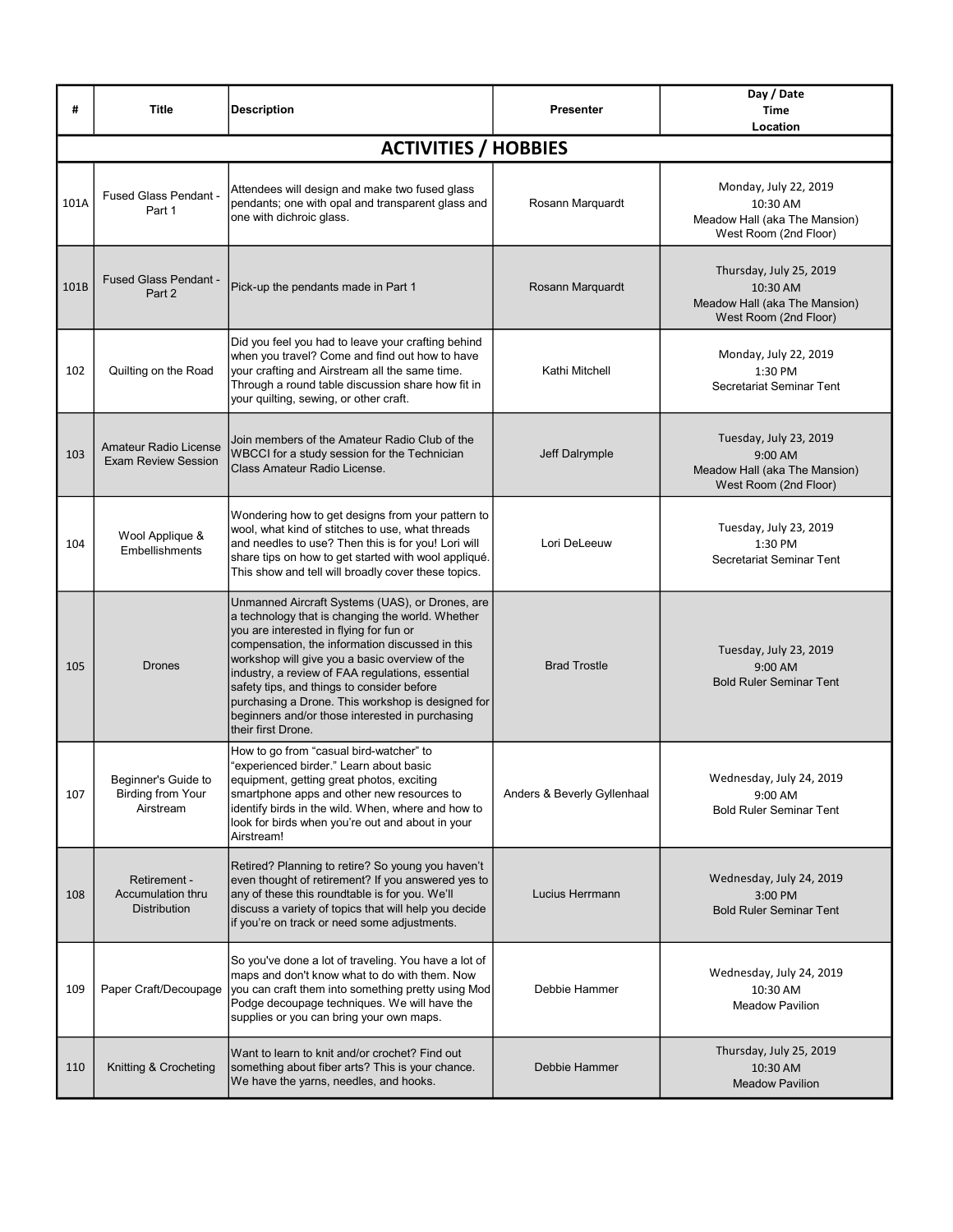| #   | <b>Title</b>                                          | <b>Description</b>                                                                                                                                                                                                                                                                                                                                                                                                                                                                            | Presenter                 | Day / Date<br><b>Time</b><br>Location                                                       |
|-----|-------------------------------------------------------|-----------------------------------------------------------------------------------------------------------------------------------------------------------------------------------------------------------------------------------------------------------------------------------------------------------------------------------------------------------------------------------------------------------------------------------------------------------------------------------------------|---------------------------|---------------------------------------------------------------------------------------------|
|     |                                                       | <b>ACTIVITIES / HOBBIES - continued</b>                                                                                                                                                                                                                                                                                                                                                                                                                                                       |                           |                                                                                             |
| 111 | I Have a Ham Radio<br>License - Now What?             | An introduction for all levels of amateur radio<br>operators and those interested in the hobby.                                                                                                                                                                                                                                                                                                                                                                                               | Jeff Dalrymple            | Thursday, July 25, 2019<br>3:00 PM<br><b>Bold Ruler Seminar Tent</b>                        |
| 112 | Making Airstream Mash-<br>Ups                         | take famous works of art and add an Airstream or<br>more, always trying to make it appear the artist<br>included the Airstream. How do I do this? This<br>presentation will show the basics of Photoshop<br>manipulations. We will create several mashups<br>during the demonstration. No prior knowledge of<br>Photoshop is necessary to enjoy the presentation.                                                                                                                             | Frank DiBona              | Friday, July 26, 2019<br>10:30 AM<br><b>Bold Ruler Seminar Tent</b>                         |
| 113 |                                                       | We'll explore basic metal detecting, tools of the<br>hobby, along with instinctual component of finding<br>Basics of Metal Detecting good stuff. Metal detecting etiquette, how to dig a<br>hole. Numbers, tones, discrimination, ground<br>balance, visual display indicators, and more.                                                                                                                                                                                                     | <b>Brad Trostle</b>       | Friday, July 26, 2019<br>1:30 PM<br><b>Meadow Pavilion</b>                                  |
| 114 | Adult CPR for Family &<br>Friends                     | Heart attack, cardiac arrest, stoke, and choking<br>are four life threatening emergencies. The more<br>people who know CPR, the better someone's<br>chances of surviving. This is NOT a certification<br>class.                                                                                                                                                                                                                                                                               | Rae Gilbert               | Thursday, July 25, 2019<br>1:30 PM<br><b>Meadow Pavilion</b>                                |
|     |                                                       | <b>AIRSTREAM - NON TECHNICAL</b>                                                                                                                                                                                                                                                                                                                                                                                                                                                              |                           |                                                                                             |
| 201 | Reminiscing the 1959<br>African Caravan               | This is the 60th Anniversary of the Cape Town to<br>Cairo Wally Byam Caravan. It is fitting to present<br>and relive the Caravan. This will be a slide-slow<br>presentation of great interest.                                                                                                                                                                                                                                                                                                | Dale "Pee Wee" Schwamborn | Monday, July 22, 2019<br>3:00 PM<br>Meadow Hall (aka The Mansion)<br>West Room (2nd Floor)  |
| 202 | <b>Backing Up Safely</b>                              | Explaining different hand signals in helping your<br>driver park the Airstream. Looking for hazards<br>while backing.                                                                                                                                                                                                                                                                                                                                                                         | Dennis & Carol Ober       | Monday, July 22, 2019<br>3:00 PM<br><b>Farm Bureau Center</b><br><b>Vendor Seminar Room</b> |
| 203 | 50th Anniversary of the<br>Facility                   | 50 years ago, on July 20, 1969, astronauts Neil<br>Armstrong and Buzz Aldrin took their first steps on<br>the moon. Upon return, Armstrong, Aldrin, and<br>Command Module Pilot Michael Collins were<br>NASA Mobile Quarantine   placed in a Mobile Quarantine Facility built by<br>Airstream, Inc. to prevent the potential spread of<br>harmful lunar pathogens. This presentation will<br>explore the history of the Mobile Quarantine<br>Facility and Airstream's relationship with NASA. | Samantha Martin           | Tuesday, July 23, 2019<br>9:00 AM<br><b>Meadow Pavilion</b>                                 |
| 205 | Airstream History - Q&A<br>with Pee Wee<br>Schwamborn | Come and join Dale (Pee Wee) Schwamborn for a<br>60 minute Q&A. Fun topics, like the first<br>International Caravan, International Rallies, Wally<br>and Helen Byam, Art Costello, Andy Charles,<br>working for Airstream, and the Wally Byam<br>Foundation. The session will be driven by<br>participants' questions.                                                                                                                                                                        | Dale "Pee Wee" Schwamborn | Wednesday, July 24, 2019<br>9:00 AM<br><b>Meadow Pavilion</b>                               |
| 206 | 5000 Years of Airstream<br>Art & Social Hour          | Frank DiBona has shamelessly added Airstreams<br>to famous works of art for the last 7 years. He will<br>present some of the best (some would argue the<br>worst) of these. You will not learn anything about<br>tow vehicles, best tires, care of the black tank, or<br>anything else useful. Bring your favorite beverage<br>and enjoy the show!                                                                                                                                            | Frank DiBona              | Wednesday, July 24, 2019<br>4:00 PM<br><b>Meadow Pavilion</b>                               |
| 207 | Airstreaming Women -<br>Solo or Not?                  | Discussion of all things Airstream in open forum.<br>Maintenance, tools, towing, safety, preparing for<br>the road to name a few. Bring your questions or<br>concerns.                                                                                                                                                                                                                                                                                                                        | Pam DeVine                | Wednesday, July 24, 2019<br>1:30 PM<br>Secretariat Seminar Tent                             |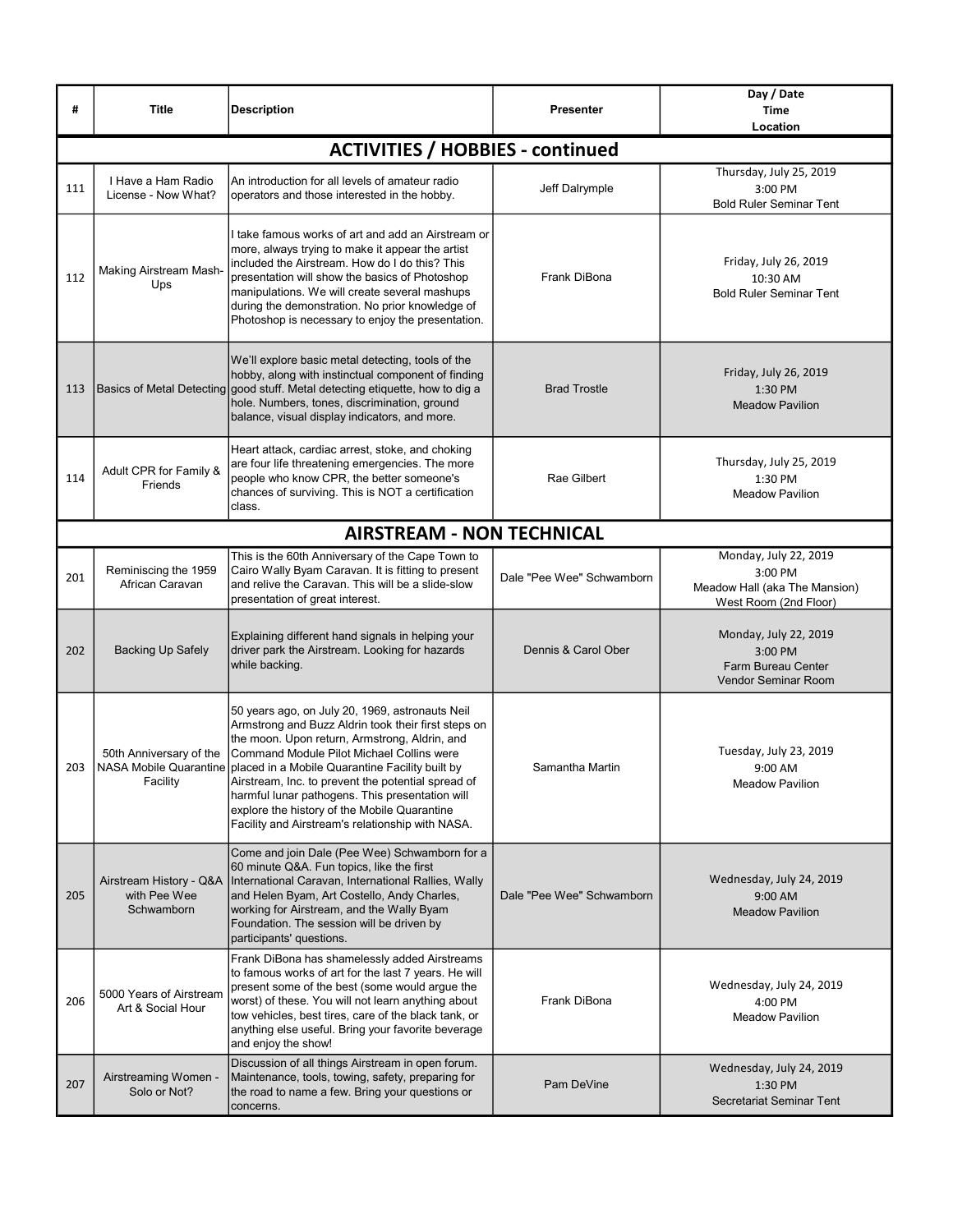| #   | Title                                                             | <b>Description</b>                                                                                                                                                                                                                                                                                                                                                                                                                                | <b>Presenter</b>           | Day / Date<br><b>Time</b><br>Location                                                       |
|-----|-------------------------------------------------------------------|---------------------------------------------------------------------------------------------------------------------------------------------------------------------------------------------------------------------------------------------------------------------------------------------------------------------------------------------------------------------------------------------------------------------------------------------------|----------------------------|---------------------------------------------------------------------------------------------|
|     |                                                                   | <b>AIRSTREAM - NON TECHNICAL - continued</b>                                                                                                                                                                                                                                                                                                                                                                                                      |                            |                                                                                             |
| 208 | Getting to Know Helen<br>Byam Schwamborn                          | Fun time, the audience guides the talk. It might be<br>something about Wally Byam, Helen Byam<br>Schwamborn, my five years working for Airstream,<br>African Caravan, Art Costello, Wally Byam<br>Foundation, a Charter Member, 1st Caravan, Andy<br>Charles, Jackson Center; following the history from<br>Wally's birth until Helen Byam Schwamborn retired<br>in 1979 and possible questions upon my return to<br>the Airstream World in 2004. | Dale "Pee Wee" Schwamborn  | Thursday, July 25, 2019<br>3:00 PM<br>Secretariat Seminar Tent                              |
| 209 | <b>Airstream Parks</b><br><b>Association Seminar</b>              | Up to eleven Airstream Park representatives will<br>give a brief presentation for their Particular Park.                                                                                                                                                                                                                                                                                                                                          | Stephen Woodward           | Tuesday, July 23, 2019<br>1:30 PM<br><b>Meadow Pavilion</b>                                 |
| 210 | A World of New<br>Adventures: The<br>Airstream Heritage<br>Center | Attendees will get a "sneak peek" into the<br>construction of the new Airstream Heritage Center<br>which will illustrate the company's 87-years of<br>inspiring adventure. Plans call for the display of<br>numerous classic and historic Airstream products<br>as well as artifacts related to Wally Byam and the<br>Airstream community.                                                                                                        | Samantha Martin            | Monday, July 22, 2019<br>10:30 AM<br>Farm Bureau Center - East Hall                         |
|     |                                                                   | <b>CLUB RELATED</b>                                                                                                                                                                                                                                                                                                                                                                                                                               |                            |                                                                                             |
| 301 | History & Purpose -<br>Classic Airstream Club                     | Hear the history of the Classic Airstream Club as<br>well as the purpose for organizing it. Learn about<br>some of the caravans and other activities held.                                                                                                                                                                                                                                                                                        | Kay Corder                 | Monday, July 22, 2019<br>1:30 PM<br>Meadow Hall (aka The Mansion)<br>West Room (2nd Floor)  |
| 302 | Planning an Urban Rally                                           | This presentation will cover methods of finding an<br>appropriate location for your urban rally. We will<br>talk about developing relationships with the local<br>city services (fire, police, public works, visitor's<br>bureau, etc.). A list of suggested activities and<br>contacts will also be discussed (concert, service<br>clubs, churches, downtown businesses, etc.).                                                                  | Robert & Cecelia Stansbury | Monday, July 22, 2019<br>$3:00$ PM<br>Secretariat Seminar Tent                              |
| 303 | Treasurer Info                                                    | All units/clubs are strongly encouraged to send<br>their Membership Chair and Treasurer or another<br>officer to this presentation. HQ staff will be on-site<br>Unit Membership Chair & to explain the mechanics of membership<br>processing. Plus, the madness of why HQ does<br>what it does. This presentation is structured to help<br>answer questions and try to make officer duties a<br>tad bit easier.                                   | Lori Plummer               | Wednesday, July 24, 2019<br>1:30 PM<br>Meadow Pavilion                                      |
| 304 | Caravan Leader Training                                           | Training program to prepare to lead caravans -<br>national, regional, and unit. Course will consist of<br>video presentations and question and answer after<br>each session. Course length to be 3.5 hours.                                                                                                                                                                                                                                       | Jay Thompson               | Tuesday, July 23, 2019<br>1:00 PM<br>Meadow Hall (aka The Mansion)<br>West Room (2nd Floor) |
| 306 | Planning a Super Rally -<br>Keep Them Coming<br>Back              | Ready to host a super rally? Want to make it<br>special? We will be sharing tips and techniques<br>that will keep folks coming back for more. Picking<br>the time, place, and setting up the agenda.                                                                                                                                                                                                                                              | John Leake                 | Tuesday, July 23, 2019<br>10:30 AM<br><b>Bold Ruler Seminar Tent</b>                        |
| 307 | Freewheelers 101                                                  | Are you curious as to what the FreeWheelers are<br>all about? Are you single or travel alone? Join me<br>for a meet and greet. Lets talk FreeWheelers.                                                                                                                                                                                                                                                                                            | Monte Barksdale            | Wednesday, July 24, 2019<br>9:00 AM<br>Secretariat Seminar Tent                             |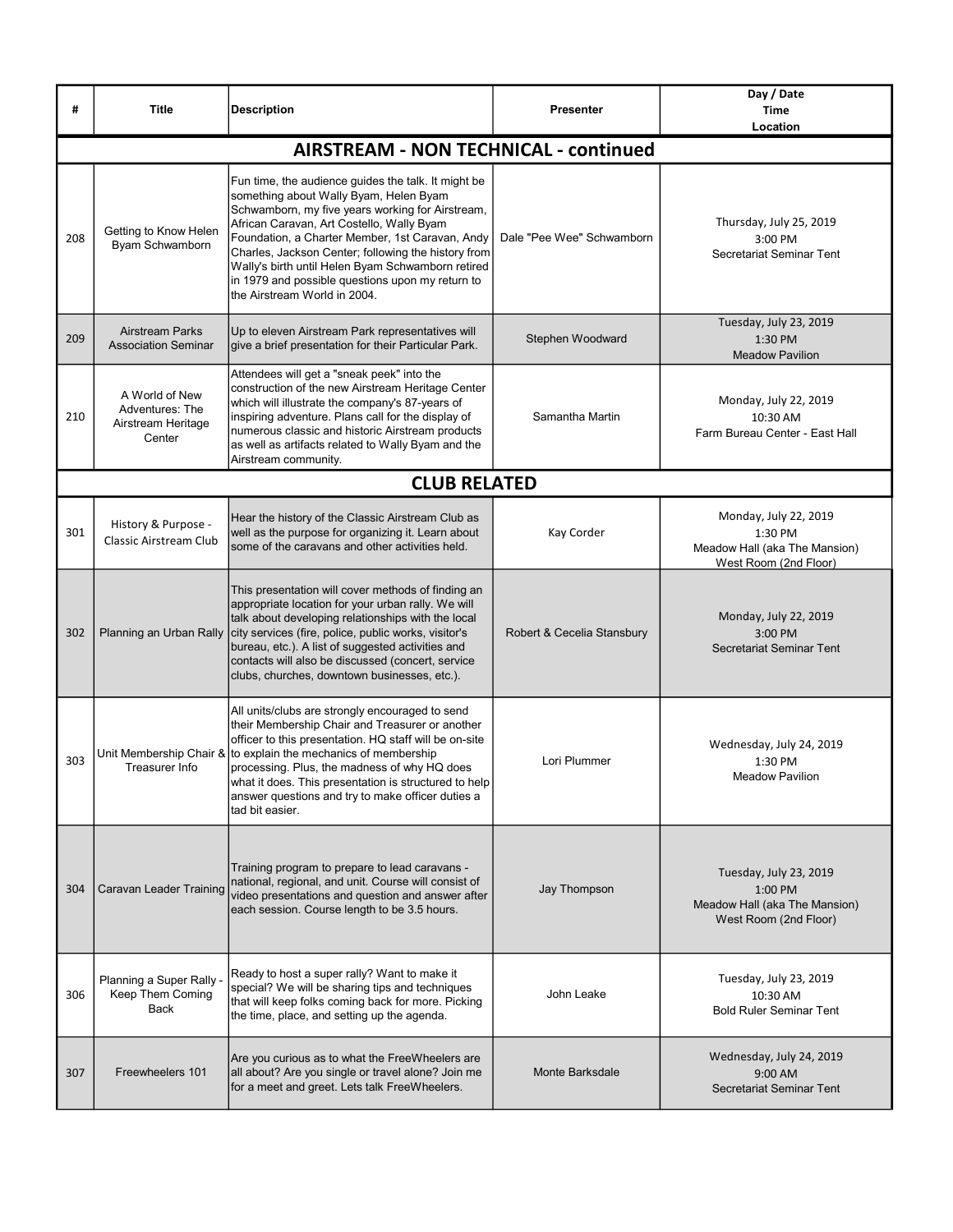| #   | <b>Title</b>                                                    | <b>Description</b>                                                                                                                                                                                                                                                                                                                                                                                                                                                                                                                                                      | Presenter              | Day / Date<br><b>Time</b><br>Location                                                                     |
|-----|-----------------------------------------------------------------|-------------------------------------------------------------------------------------------------------------------------------------------------------------------------------------------------------------------------------------------------------------------------------------------------------------------------------------------------------------------------------------------------------------------------------------------------------------------------------------------------------------------------------------------------------------------------|------------------------|-----------------------------------------------------------------------------------------------------------|
|     |                                                                 | <b>CLUB RELATED - continued</b>                                                                                                                                                                                                                                                                                                                                                                                                                                                                                                                                         |                        |                                                                                                           |
| 308 | Nat'l & Special Event<br>Rallies - Making Them<br><b>Better</b> | This is for Region/Unit/Club Presidents and/or<br>Rally Chairs to assist them in looking at current<br>Policy and running of the events. Discussion of<br>what is working well, what needs looking at and<br>how to better inform our members of these events.<br>Why should a region or unit/club offer events? This<br>is open to any member but the focus will be on<br>how to better coordinate these events.                                                                                                                                                       | Kathi Mitchell         | Thursday, July 25, 2019<br>9:00 AM<br>Meadow Hall (aka The Mansion<br>Ballroom & Conservatory (1st Floor) |
| 309 | Back to Mexico - A New<br>Caravan                               | Up to date overview and information on caravan<br>travel within Mexico including attractions, routes,<br>safety, and currently planned caravans by Michel<br>Bourassa, experienced Mexico traveler, and<br>Gabriel Romero, O/O Caravanas de Mexico<br>(contractor).                                                                                                                                                                                                                                                                                                     | <b>Michel Bourassa</b> | Friday, July 26, 2019<br>3:00 PM<br><b>Bold Ruler Seminar Tent</b>                                        |
| 310 | <b>WBCCI Foundation</b><br><b>Status Update</b>                 | The WBCCI Foundation has been organized and<br>is becoming operational as a 501(c)3 charitable<br>institution whose mission is "The WBCCI<br>Foundation invests in the charitable and<br>educational needs of the communities, states and<br>nations of WBCCI members." The presentation will<br>provide a brief update of the current operating<br>status and procedures of the Foundation.                                                                                                                                                                            | <b>Bob Phelps</b>      | Friday, July 26, 2019<br>10:30 AM<br>Meadow Hall (aka The Mansion)<br>West Room (2nd Floor)               |
| 312 | Nat'l & Special Event<br>Rallies - Why Should I<br>Attend       | Ever wanted to go to New York City? What about a<br>Jazz Festival in Sun Valley, ID? Of course,<br>Branson, MO, Athens GA and Brownwood TX all<br>offer new experiences. WBAC offers<br>National/Special Event Rallies that let you<br>experience things that you may not do by yourself.<br>Members give back to members by offering<br>opportunities in their regions. Unlike our famous<br>caravans, these National/Special Event Rallies are<br>often missed. Interested in joining a Canadian<br>Thanksgiving in New England? Come learn about<br>what is offered! | Kathi Mitchell         | Friday, July 26, 2019<br>1:30 PM<br><b>Farm Bureau Center</b><br><b>Vendor Seminar Room</b>               |
| 313 | New to WBAC? Q&A                                                | Whether you attended the First Timers session or<br>missed it, here is a second chance to ask<br>questions. If you have questions or want more<br>information about International Rallies, please plan<br>to attend the Q&A roundtable.                                                                                                                                                                                                                                                                                                                                 | Matt Hackney           | Monday, July 22, 2019<br>1:30 PM<br><b>Bold Ruler Seminar Tent</b>                                        |
| 314 | Let's Go On a Caravan                                           | A description of what happens on a club caravan.<br>Primarily for those who have not gone on a<br>caravan and what to know what occurs on a<br>caravan.                                                                                                                                                                                                                                                                                                                                                                                                                 | Jay Thompson           | Monday, July 22, 2019<br>1:30 PM<br>Meadow Hall (aka The Mansion)<br>Ballroom & Conservatory (1st Floor)  |
| 315 | Dress Up Your<br>Publication                                    | You don't have to be a graphic artist to produce a<br>good-looking and readable newsletter. This<br>session will demonstrate simple tips and<br>techniques to add visual appeal to your publication.<br>Audience input and experience will be welcome.                                                                                                                                                                                                                                                                                                                  | Kathy Blake            | Thursday, July 25, 2019<br>9:00 AM<br>Meadow Hall (aka The Mansion)<br>West Room (2nd Floor)              |
| 316 | How to Have More &<br><b>Better Rallies</b>                     | This presentation will discuss ways to have more<br>rallies in your unit during the year. We'll also talk<br>about ways to make your rallies more fun!                                                                                                                                                                                                                                                                                                                                                                                                                  | John Leake             | Friday, July 26, 2019<br>1:30 PM<br>Secretariat Seminar Tent                                              |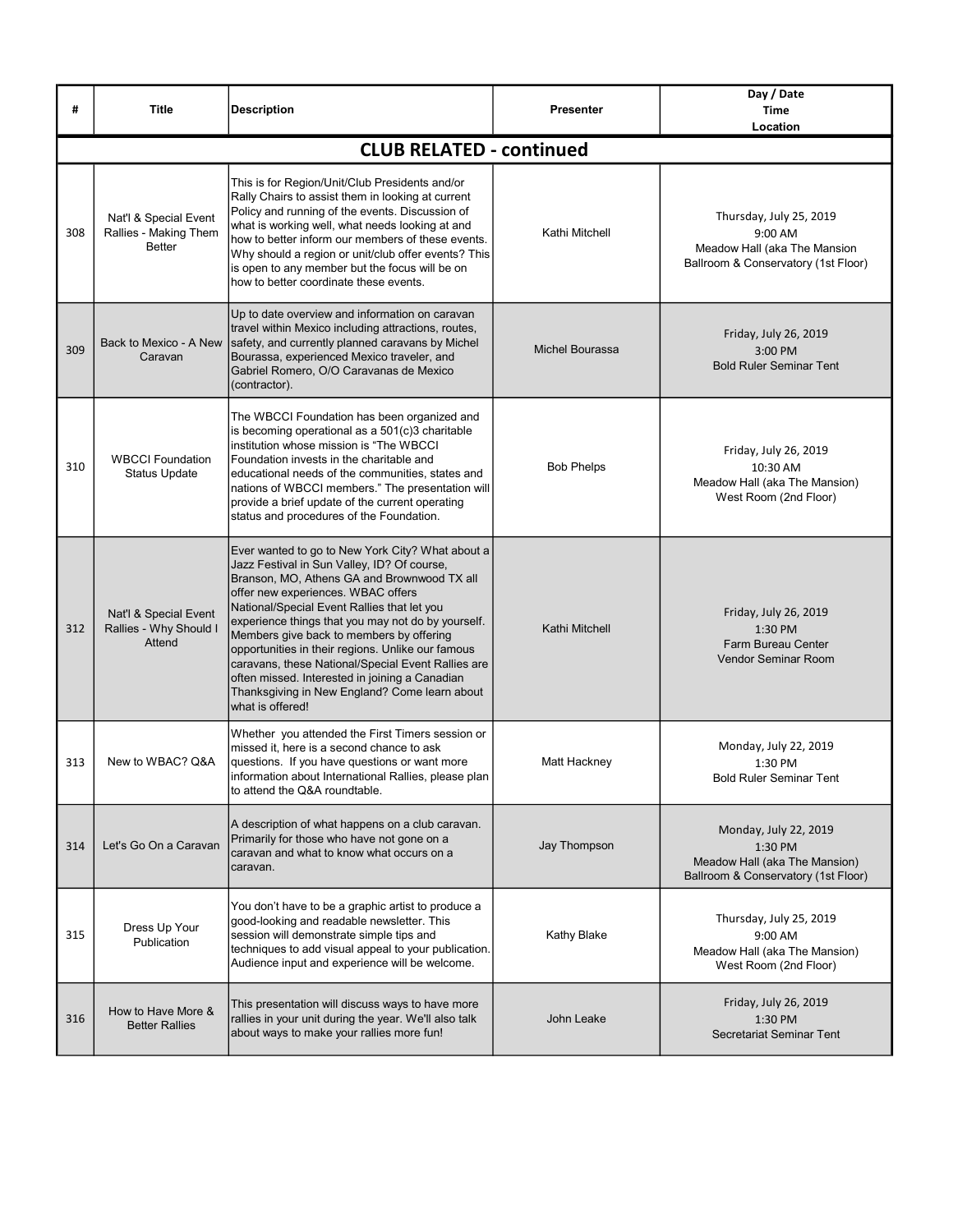| #                                    | <b>Title</b>                             | <b>Description</b>                                                                                                                                                                                                                                                                                                                                                                              | <b>Presenter</b>    | Day / Date<br><b>Time</b><br>Location                                                                                                                                                    |  |  |  |
|--------------------------------------|------------------------------------------|-------------------------------------------------------------------------------------------------------------------------------------------------------------------------------------------------------------------------------------------------------------------------------------------------------------------------------------------------------------------------------------------------|---------------------|------------------------------------------------------------------------------------------------------------------------------------------------------------------------------------------|--|--|--|
|                                      |                                          | <b>CLUB RELATED - continued</b>                                                                                                                                                                                                                                                                                                                                                                 |                     |                                                                                                                                                                                          |  |  |  |
| 317                                  | Webmasters: New<br>Drupal8 Site          | Do you have questions about the new Drupal8-<br>based Club websites? Phase 1 will replace our<br>aging WBCCI.org site. Phase 2 will replace our<br>Region and Local Club (Unit) sites later in the year.<br>This tech talk will provide more information and a<br>Q&A session.                                                                                                                  | Eric McHenry        | Friday, July 26, 2019<br>10:30 AM<br>Meadow Hall (aka The Mansion)<br>Ballroom & Conservatory (1st Floor)                                                                                |  |  |  |
|                                      |                                          | <b>DIGITAL TECHNOLOGY</b>                                                                                                                                                                                                                                                                                                                                                                       |                     |                                                                                                                                                                                          |  |  |  |
| 401A<br>401B                         | Word Press Plug-Ins -<br>Set-Up & Usage  | This presentation will focus on the setup and<br>usage of the Membership plugins installed on the<br>WBCCI unit websites. These plugins were<br>developed to ease the creation of a unit<br>membership directory as well as a unit rally<br>schedule. The plugins also offer the ability to use a<br>built-in authentication option that utilizes the                                           | <b>Scott Pfaff</b>  | Wednesday, July 24, 2019<br>9:00 AM<br>Meadow Hall (aka The Mansion)<br>West Room (2nd Floor)<br>Friday, July 26, 2019<br>9:00 AM                                                        |  |  |  |
|                                      |                                          | membership directory.                                                                                                                                                                                                                                                                                                                                                                           |                     | <b>Bold Ruler Seminar Tent</b>                                                                                                                                                           |  |  |  |
| 402                                  | iPhone Basic Functions<br>& Use          | So you have an iPhone, but do you take advantage<br>of all its capabilities? This presentation will review<br>the basic functionality of the iPhone and its built-in<br>applications for the Airstream traveler. Everything<br>from basic security to keeping track of a wandering<br>spouse will be demonstrated.                                                                              | <b>Tom Smithson</b> | Thursday, July 25, 2019<br>9:00 AM<br><b>Bold Ruler Seminar Tent</b>                                                                                                                     |  |  |  |
| 403                                  | Smart Apps for Smart<br><b>Travelers</b> | Come to hear about various applications for use on<br>a smart phone or tablet to enhance your travel<br>experience. Each application will be briefly<br>demonstrated. Applications will include where to<br>stay, eat, buy fuel, and what to see. A handout is<br>available on line.                                                                                                            | Tom Smithson        | Friday, July 26, 2019<br>9:00 AM<br><b>Meadow Pavilion</b>                                                                                                                               |  |  |  |
| 404                                  | Social Media 101:<br>Groups vs Pages     | This seminar is a basic introduction to today's<br>social media landscape. You will be introduced to<br>YouTube, Facebook, Instagram, Twitter, Vlogs,<br>and Blogs. We'll talk about how to get started, how<br>each platform is different, and the pros and cons of<br>being out on the web. We'll also cover some tools<br>of the trade including the use of gimbal stabilizers<br>and drones | <b>Rich Collins</b> | Tuesday, July 23, 2019<br>3:00 PM<br>Meadow Hall (aka The Mansion)<br>Ballroom & Conservatory (1st Floor)                                                                                |  |  |  |
| 405                                  | Staying Connected on<br>the Road         | Staying connected to the internet while roaming in<br>the Airstream can be challenging. We'll go over<br>some of the common use cases, problems and<br>solutions for getting, and staying, connected to the<br>internet.                                                                                                                                                                        | Marc Nijdam         | Thursday, July 25, 2019<br>9:00 AM<br><b>Meadow Pavilion</b>                                                                                                                             |  |  |  |
|                                      | <b>TECHNICAL</b>                         |                                                                                                                                                                                                                                                                                                                                                                                                 |                     |                                                                                                                                                                                          |  |  |  |
| 501                                  | Towing is a Balancing<br>Act             | Ever wonder what those weight ratings on your tow<br>vehicle and trailer are about? This seminar will tell<br>you how to find your ratings, how to measure your<br>actual weights, and how to use the data to ensure<br>a safe towing experience.                                                                                                                                               | Randy Godfrey       | Monday, July 22, 2019<br>10:30 AM<br><b>Bold Ruler Seminar Tent</b>                                                                                                                      |  |  |  |
| 502A<br>502B<br>502C<br>502D<br>502E | <b>Tech Talk</b>                         | The WBAC Technical Team will be available at<br>this informal "Tech Open House" to answer any<br>and all questions about your Airstream. It's what<br>they love to do.                                                                                                                                                                                                                          | Ray Putnam          | Monday, July 22, 2019<br>Tuesday, July 23, 2019<br>Wednesday, July 24, 2019<br>Thursday, July 25, 2019<br>Friday, July 26, 2019<br>10:30 AM<br>Farm Bureau Center<br>Vendor Seminar Room |  |  |  |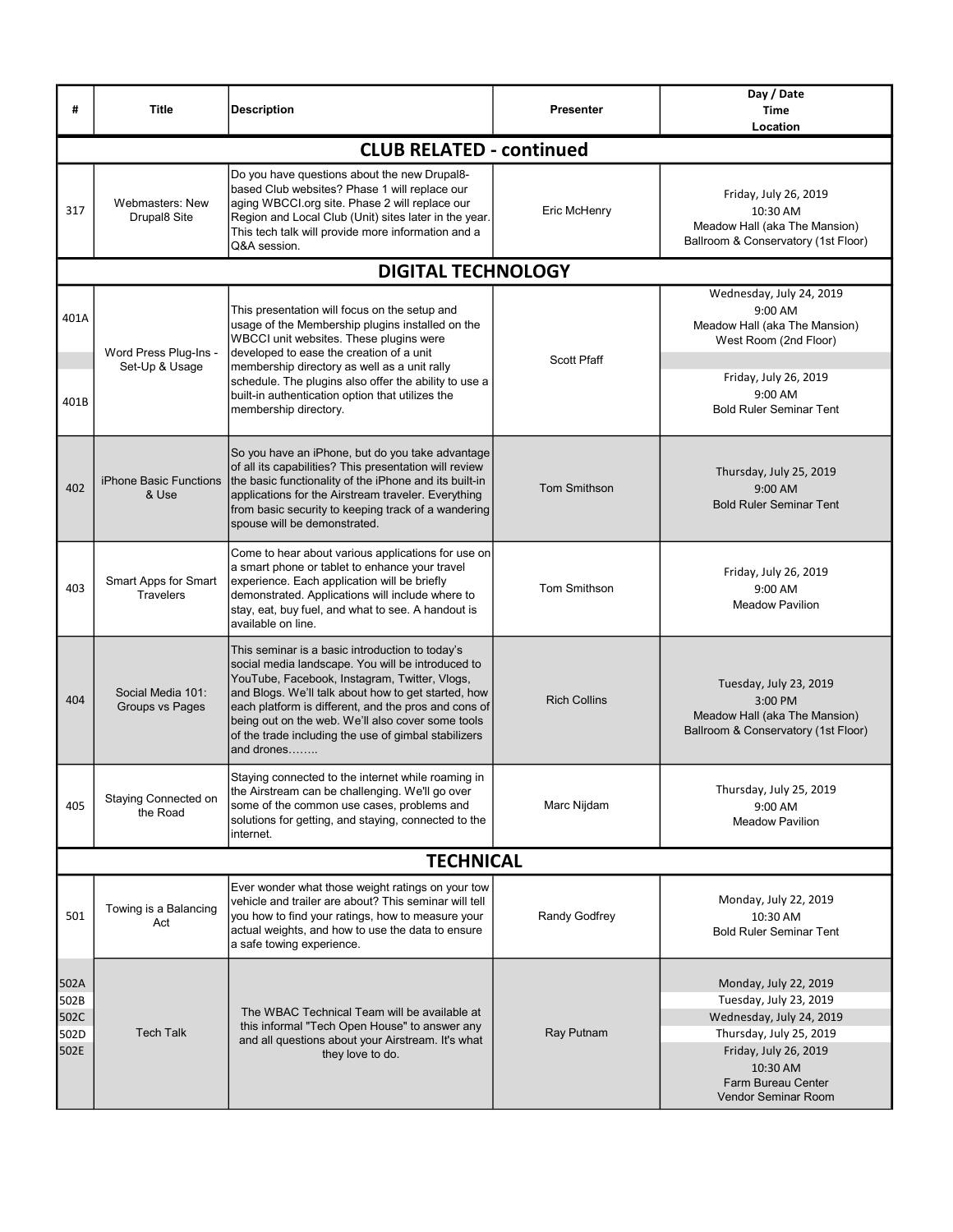| #            | <b>Title</b>                                                      | <b>Description</b>                                                                                                                                                                                                                                                                                                                                                                          | <b>Presenter</b>        | Day / Date<br><b>Time</b><br>Location                                                                       |
|--------------|-------------------------------------------------------------------|---------------------------------------------------------------------------------------------------------------------------------------------------------------------------------------------------------------------------------------------------------------------------------------------------------------------------------------------------------------------------------------------|-------------------------|-------------------------------------------------------------------------------------------------------------|
|              |                                                                   | <b>TECHNICAL - continued</b>                                                                                                                                                                                                                                                                                                                                                                |                         |                                                                                                             |
| 503          | Dexter Axle Operation,<br>Maintenance & Service                   | Axles: The theory behind getting from place to<br>place and stopping when you want. Key<br>maintenance and safety tips to offer many miles of<br>pleasant travel. The importance of proper weight<br>distribution in your Airstream. Service you may do<br>yourself if desired. Technological advancements<br>now available.                                                                | <b>Bill Snider</b>      | Monday, July 22, 2019<br>1:30 PM<br>Farm Bureau Center<br>Vendor Seminar Room                               |
| 504          | <b>Basic Owner</b><br>Maintenance & Safety                        | Presentation will be about what owners can do to<br>better maintain their coach. Along with a safety<br>discussion about basic towing etc.                                                                                                                                                                                                                                                  | DJ Mastin               | Tuesday, July 23, 2019<br>9:00 AM<br>Meadow Hall (aka The Mansion)<br>Ballroom & Conservatory (1st Floor)   |
| 505A<br>505B | How Do Trailer<br>"Systems" Actually<br>Work?                     | An overview of how the various systems work &<br>tips related to their operation.<br>-Water (fresh and waste(s))<br>-12 volt & 120 volt electricity<br>-propane<br>-axles, brakes & bearings<br>-hitches<br>-awning maintenance<br>-and more                                                                                                                                                | Luke Bernander          | Tuesday, July 23, 2019<br>Friday, July 26, 2019<br>9:00 AM<br>Secretariat Seminar Tent                      |
| 506          | <b>Warranty Solutions vs</b><br><b>Customer Service</b>           | Looking for a way to overcome the frustration and<br>reality of having a factory warranty that does not<br>seem to fulfill its obligation to the owner/buyer of a<br>new Airstream? No matter what excuse Airstream<br>gives you, there is a positive way to create a<br>solution. Having been in this situation personally, I<br>can share many interesting ways of finding a<br>solution. | <b>Stephen Butler</b>   | Tuesday, July 23, 2019<br>3:00 PM<br>Secretariat Seminar Tent                                               |
| 508          | Tanks & Valves - A<br>Straight Flush Beats A<br><b>Full House</b> | A discussion of the proper care and use of your<br>tanks and valves. Black tank, wash tank, and<br>freshwater tankthere is more than meets the<br>eye.                                                                                                                                                                                                                                      | John Leake              | Tuesday, July 23, 2019<br>1:30 PM<br>Farm Bureau Center - East Hall                                         |
| 509          | and Don'ts                                                        | We will discuss all facets of proper tires for your<br>tow vehicle and Airstream trailer. We will discuss<br>Knowing Your Tires: Do's proper size, maximum and minimum pressure,<br>proper cargo weight, especially tread wear, and<br>brands of tires. All these can impact your safety as<br>well as your ride and comfort.                                                               | <b>Bill Racavich</b>    | Wednesday, July 24, 2019<br>3:00 PM<br>Meadow Hall (aka The Mansion)<br>Ballroom & Conservatory (1st Floor) |
| 511          | Safety Chains &<br><b>Breakaway Switches</b>                      | Why do we need safety chains and breakaway<br>switches on our trailers? Presentation on the<br>length and where they should be attached.<br>Questions and discussion are welcome.                                                                                                                                                                                                           | <b>Toppy Dawson</b>     | Wednesday, July 24, 2019<br>10:30 AM<br>Secretariat Seminar Tent                                            |
| 512          | Water - What's in Your<br>(RV) Glass?                             | Presentation will provide attendees with general<br>information about water and the care of the fresh<br>water tank that is in our Airstream trailers. Some<br>facts about water that attendees will find<br>interesting.                                                                                                                                                                   | <b>Terry Montgomery</b> | Wednesday, July 24, 2019<br>9:00 AM<br>Meadow Hall (aka The Mansion)<br>Ballroom & Conservatory (1st Floor) |
| 513          | Diesel Basics & Open<br>Forum                                     | Understanding the diesel engine, its care and<br>maintenance. An open forum will also be held for<br>questions, answers and sharing experiences to<br>gain knowledge from each other.                                                                                                                                                                                                       | Glen Lippincott         | Thursday, July 25, 2019<br>1:30 PM<br>Farm Bureau Center<br>Vendor Seminar Room                             |
| 514          | Rivets - Importance &<br>Maintenance                              | Overview of the structure of an Airstream trailer.<br>The types, importance, and replacement of rivets<br>on the trailer. Hands on experience will be offered<br>in working with rivets as time allows.                                                                                                                                                                                     | <b>Bill Townsend</b>    | Friday, July 26, 2019<br>3:00 PM<br>Meadow Hall (aka The Mansion)<br>West Room (2nd Floor)                  |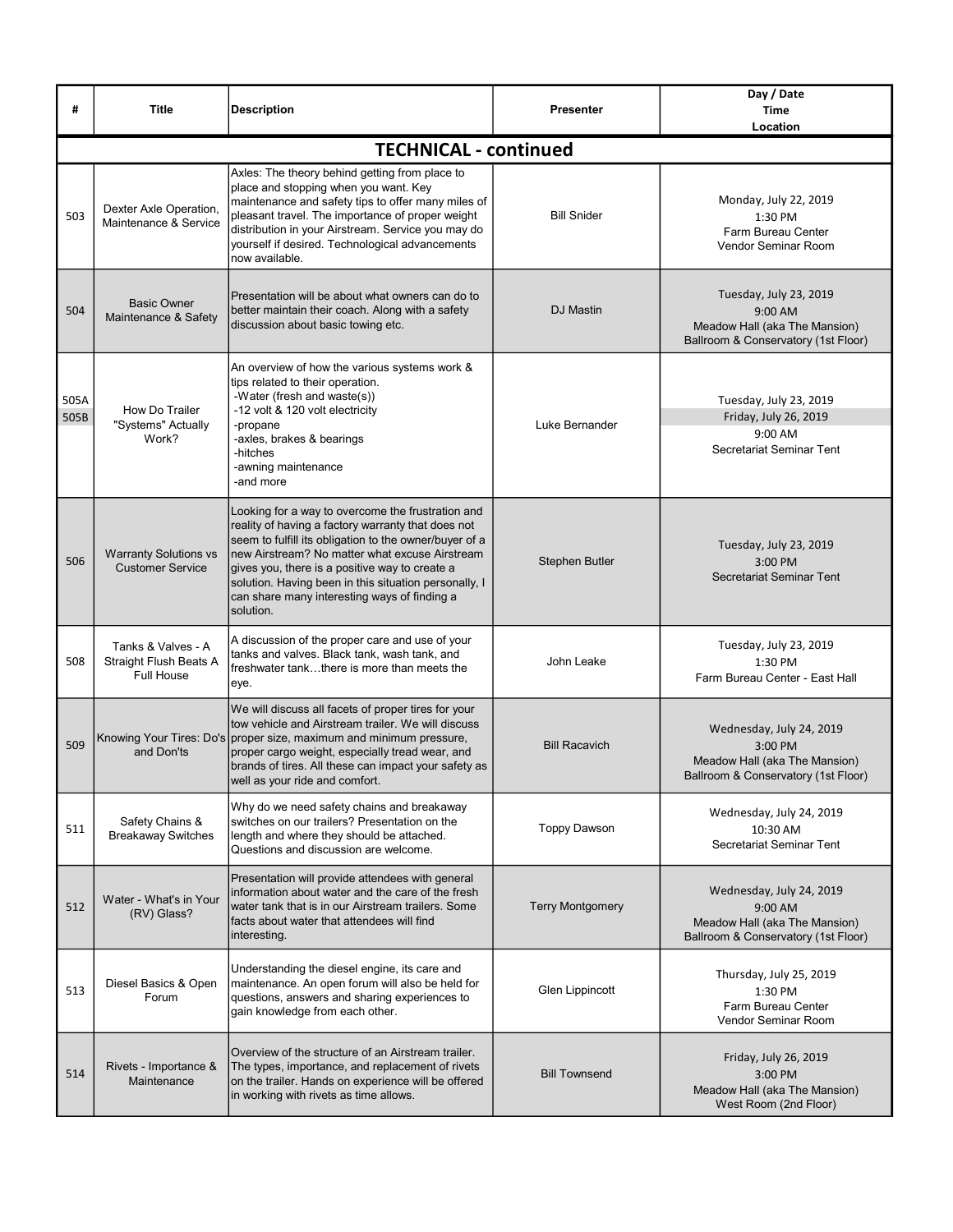| #   | <b>Title</b>                                                  | <b>Description</b>                                                                                                                                                                                                                                                                                                           | <b>Presenter</b>           | Day / Date<br><b>Time</b><br>Location                                  |
|-----|---------------------------------------------------------------|------------------------------------------------------------------------------------------------------------------------------------------------------------------------------------------------------------------------------------------------------------------------------------------------------------------------------|----------------------------|------------------------------------------------------------------------|
|     |                                                               | <b>TECHNICAL - continued</b>                                                                                                                                                                                                                                                                                                 |                            |                                                                        |
| 515 | Easy Start Installation                                       | What it looks like (sample shown and handled).<br>What it does.<br>How to install it.                                                                                                                                                                                                                                        | Ray Putnam                 | Friday, July 26, 2019<br>3:00 PM<br>Secretariat Seminar Tent           |
| 516 | Running Gear - What's<br>Underneath That Keeps<br>You Rolling | A discussion of axles, brakes, bearing and tires.<br>How they work and how to maintain your running<br>gear.                                                                                                                                                                                                                 | John Leake                 | Friday, July 26, 2019<br>9:00 AM<br>Farm Bureau Center - East Hall     |
| 518 | <b>Exterior Maintenance</b><br>Care                           | Provide to members a list of various products used<br>to preserve and help maintain the appearance of<br>the exterior of their Airstream.                                                                                                                                                                                    | Jack Hampel                | Wednesday, July 24, 2019<br>1:30 PM<br><b>Bold Ruler Seminar Tent</b>  |
|     |                                                               | <b>TRAVELING</b>                                                                                                                                                                                                                                                                                                             |                            |                                                                        |
| 601 | Vintage Trailer<br>Valuations                                 | Vintage Airstreams are increasing in value. Do you<br>know the value of your Airstream? Is your<br>Airstream properly insured so that in the event of<br>damage or a loss, you are covered?                                                                                                                                  | James Polk                 | Monday, July 22, 2019<br>10:30 AM<br>Secretariat Seminar Tent          |
| 602 | The Art of Airstream<br>Cooking                               | I will discuss easy meals that can be made without<br>recipes and in one bowl, what kinds of ingredients<br>to keep in stock, and substitutions. I will prepare<br>three dishes, Southwest Quesadillas, Rustic Italian<br>Pasta, and Potato and Cabbage Boil.                                                                | Gina Eggers                | Tuesday, July 23, 2019<br>3:00 PM<br><b>Bold Ruler Seminar Tent</b>    |
| 603 | <b>Triple Crown Instant Pot</b><br>Cooking                    | Are you as unsteady as a newborn colt when it<br>comes to the Instant Pot? Maybe your family could<br>eat like a horse, but can't wait for a good meal?<br>Come and learn about the Instant Pot - safety,<br>care, and best of all recipes for breakfast, lunch<br>and dinner. Let's put on the feed bag and get to<br>work! | Gina Eggers                | Monday, July 22, 2019<br>3:00 PM<br><b>Bold Ruler Seminar Tent</b>     |
| 605 | <b>Staying Safe Online</b>                                    | Steps you can, and should, take to reduce your<br>vulnerability and protect your privacy and assets.                                                                                                                                                                                                                         | John Becker                | Wednesday, July 24, 2019<br>10:30 AM<br><b>Bold Ruler Seminar Tent</b> |
| 606 | Stroke Prevention &<br>Recovery                               | Stroke is a significant health problem that is often<br>not talked about and often not understood. We will<br>discuss stroke prevention as well as the signs of<br>and current treatments for stroke. Stroke recovery<br>and living a quality of life after stroke will also be<br>discussed.                                | <b>Leslie Ritter</b>       | Thursday, July 25, 2019<br>9:00 AM<br>Secretariat Seminar Tent         |
| 607 | Dutch Oven Cooking -<br>Make & Eat Your Lunch                 | We will prepare Apple Soufflé together. Bring 16<br>oz unsweetened applesauce, 1/2 sugar, 1 cup<br>graham cracker crumbs, 1 cup milk, 2 eggs, a<br>mixing bowl, whisk or spoon, 1/4 cup butter.<br>Recipe will be shared.                                                                                                    | Matt Hackney               | Thursday, July 25, 2019<br>10:30 AM<br>Secretariat Seminar Tent        |
| 608 | Habitat for Humanity -<br>Travel with a Purpose               | This seminar will describe the Habitat for Humanity<br>RV Care-A-Vanner program in which RVers help<br>build decent, affordable homes in the U.S. More<br>specifically you will learn how local Airstream clubs<br>can organize a rally around a Habitat volunteer<br>project.                                               | Lucius & Danielle Herrmann | Thursday, July 25, 2019<br>10:30 AM<br><b>Bold Ruler Seminar Tent</b>  |